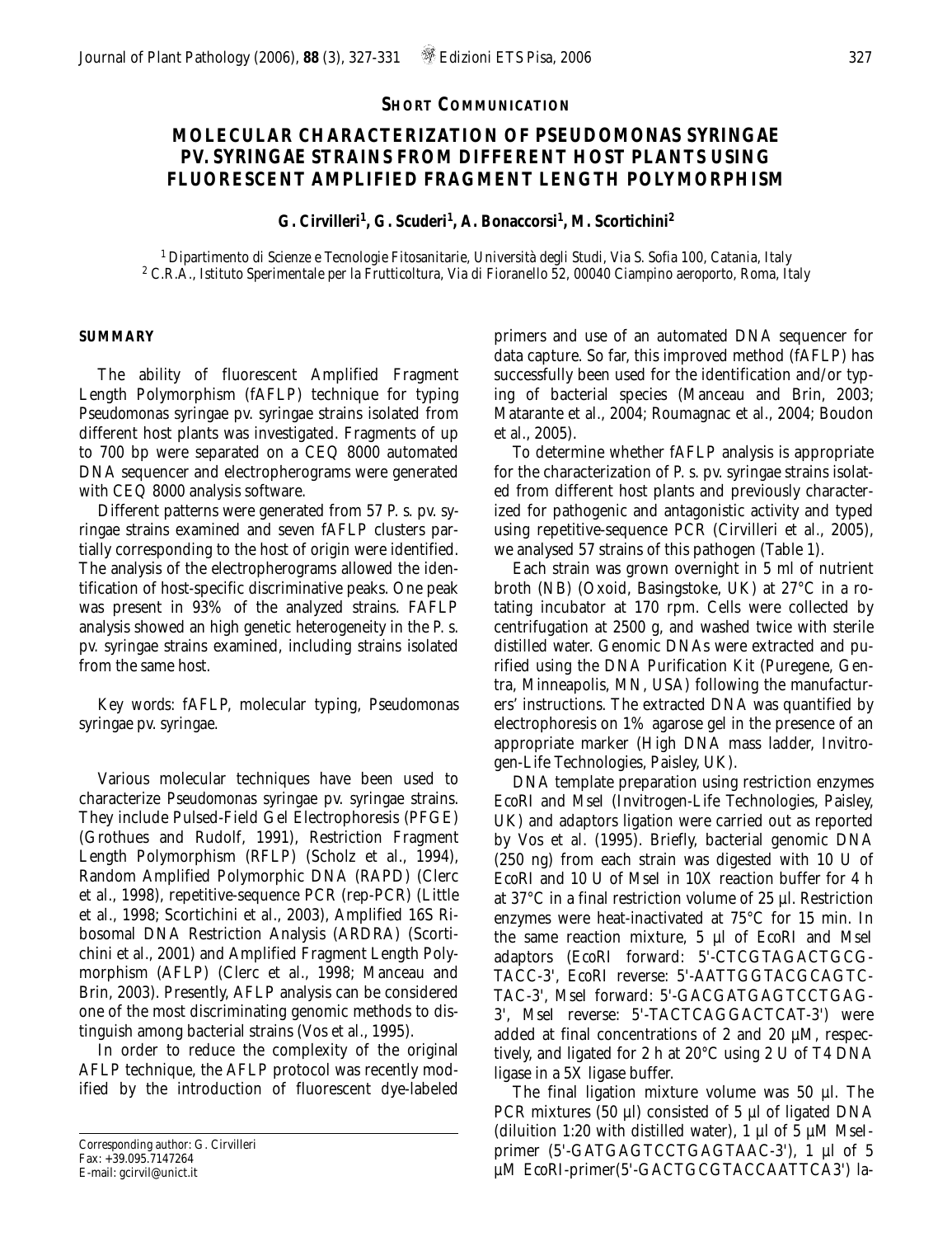| Strains <sup>a</sup>                                       | Host                | Country of origin           | Year         | Antagonistic<br>group <sup>b</sup> | Patogenicity<br>to lemon <sup>c</sup> |
|------------------------------------------------------------|---------------------|-----------------------------|--------------|------------------------------------|---------------------------------------|
| <b>PVCT 10.2</b>                                           | Citrus sinensis     | Italy                       | 1990         | А                                  | $8b-d$                                |
| PVCT $41_2$                                                |                     |                             | 1990         | А                                  | $8^{b-d}$                             |
| PVCT $130_1$                                               | $\epsilon$          | $\epsilon$                  | 1990         | A                                  | 10 <sup>cd</sup>                      |
| <b>PVCT 147</b>                                            | $\epsilon$          |                             | 1990         | А                                  | $8^{b-d}$                             |
| PVCT $281_1$                                               |                     |                             | 1990         | А                                  | 5 <sup>b</sup>                        |
| <b>PVCT 285</b>                                            | é.                  | $\epsilon$                  | 1990         | А                                  | 10 <sup>cd</sup>                      |
| PVCT $291_1$                                               | $\epsilon$          | $\epsilon$                  | 1990         | А                                  | $9b-d$                                |
| PVCT $293_1$                                               |                     |                             | 1990         | А                                  | 5.0 <sup>b</sup>                      |
| <b>PVCT 310</b>                                            | é.                  |                             | 1990         | А                                  | 10 <sup>cd</sup>                      |
| PVCT 334                                                   | £.                  |                             | 2000         | А                                  | $8^{b-d}$                             |
| <b>PVCT 335,</b>                                           | $\epsilon$          | $\epsilon$                  | 2000         | А                                  | $8b-d$                                |
| <b>PVCT 337</b>                                            | $\epsilon$          | $\epsilon$                  | 2000         | А                                  | 10 <sup>cd</sup>                      |
| <b>PVCT 339</b> <sub>1</sub>                               |                     |                             | 2000         | А                                  | $7,5^{\rm b-d}$                       |
| PVCT 48SR1                                                 |                     |                             | 1990         | А                                  | 10 <sup>cd</sup>                      |
| PVCT 48SR2                                                 |                     |                             | 1990         | А                                  | 10 <sup>cd</sup>                      |
| <b>ISF 242</b>                                             | C. lemon            |                             | 1996         | А                                  | 10 <sup>cd</sup>                      |
| <b>ISF 243</b>                                             | C. reticulata       |                             | 1996         | А                                  | 12 <sup>d</sup>                       |
| PVCT 23P                                                   | Pyrus communis      |                             | 1998         | А                                  | $8b-d$                                |
| PVCT 26P                                                   |                     | $\epsilon$                  | 1998         | А                                  | 10 <sup>cd</sup>                      |
| PVCT 46P                                                   | $\epsilon$          | $\epsilon$                  | 1998         | А                                  | 10 <sup>cd</sup>                      |
| PVCT 76P                                                   |                     |                             | 1998         | А                                  | 10 <sup>cd</sup>                      |
| <b>ISF 280</b>                                             |                     | $\epsilon$                  | 1996         | А                                  | $9^{b-d}$                             |
| <b>ISF 281</b>                                             | $\epsilon$          | $\epsilon$                  | 1996         | А                                  | 5 <sup>b</sup>                        |
| <b>ISF 288</b>                                             |                     |                             | 1996         | А                                  | $6,5^{bc}$                            |
| PVCT 1.1S                                                  | Strelitzia reginae  |                             | 2000         | А                                  | 4 <sup>b</sup>                        |
| PVCT 1.3S                                                  |                     | $\epsilon$                  | 2000         | А                                  | $8,5^{\rm b-d}$                       |
| PVCT 1.4S                                                  | $\epsilon$          | $\alpha$                    | 2000         | А                                  | $5,5^{\rm bc}$                        |
| ISF 107=NCPPB 1093                                         | Prunus armeniaca    | New Zealand                 |              | А                                  | 0.0 <sup>a</sup>                      |
| <b>ISF 231</b>                                             |                     | Italy                       | 1996         | А                                  | $0,0^a$                               |
| ISF 015=NCPPB3869                                          | Laurus nobilis      | $\epsilon\epsilon$          | 1992         | A                                  | 12 <sup>d</sup>                       |
| <b>ISF 282</b>                                             | Castanea sativa     |                             | 1996         | А                                  | $8b-d$                                |
| AID <sub>33</sub>                                          | Fragaria x ananassa | $\epsilon$                  |              | B                                  | $0,0^a$                               |
| AID 48                                                     |                     | $\epsilon\epsilon$          | 1988         | Α                                  | $12^d$                                |
| AID 76                                                     | $\epsilon$          | $\boldsymbol{\mu}$          | 1988         | В                                  | $0,0^a$                               |
| <b>HRI 1480A</b>                                           | Pisum sativum       | UK                          |              | А                                  | 7.0 <sup>bc</sup>                     |
| ISF $284 = PSS61$                                          | Triticum aestivum   | USA (D.C. Gross)            |              | B                                  | $0,0^a$                               |
| $ISF 294 = W451$                                           | $\epsilon$          | $\epsilon$                  |              | B                                  | $0,0^{\rm a}$                         |
| ISF 295 = SD202                                            | $\epsilon$          | $\boldsymbol{\mu}$          |              | B                                  | $0,0^a$                               |
| <b>ISF 292</b>                                             | $\epsilon$          | USA (J.E.De Vay)            |              | А                                  | $0,0^a$                               |
| <b>ISF 300</b>                                             | £6                  | Italy                       |              | А                                  | $7,0^{\rm bc}$                        |
| <b>ISF 304</b>                                             | $\epsilon$          |                             | 1996         | А                                  | $0,0^a$                               |
| <b>ISF 309</b>                                             | $\epsilon$          | $\epsilon\epsilon$          | 1996         | A                                  | $8^{\rm b\text{-}d}$                  |
| <b>ISF 355</b>                                             | Hordeum vulgare     | Italy                       | 1996         | A                                  | 5.0 <sup>b</sup>                      |
| <b>ISF 356</b>                                             |                     |                             | 1996         | A                                  | $5,0^{\rm b}$                         |
|                                                            | ċ6                  |                             |              | А                                  | 12 <sup>d</sup>                       |
| ISF 359 = 475A<br><b>ISF 357</b>                           | £6                  | USA (J.E.De Vay)<br>Italy   | 1996         | B                                  | $0,0^a$                               |
|                                                            |                     |                             |              | А                                  | $8^{b-d}$                             |
| ISF 293 = B359                                             | Setaria italica     | Australia (J.E.De Vay)      |              | А                                  |                                       |
| PVCT 7 NC                                                  | $^{\prime\prime}$   | Italy<br>$\boldsymbol{\mu}$ | 2005         |                                    | $0,0^a$                               |
| $\ensuremath{\mathsf{PVCT}}$ 44 $\ensuremath{\mathsf{NC}}$ |                     | $\boldsymbol{\mu}$          | 2005<br>2005 | А<br>B                             | $0,0^{\rm a}$<br>$0,0^{\rm a}$        |
| PVCT 38 NC                                                 |                     |                             |              | $\, {\bf B}$                       |                                       |
| ISF 291 = SY12<br>PVCT B728a                               | Syringa vulgaris    | Japan (D.C. Gross)          |              | B                                  | $0,0^a$<br>4.0 <sup>b</sup>           |
|                                                            | Phaseolus vulgaris  | USA (S.E. Lindow)           | 1986         |                                    |                                       |
| PVCT <sub>4</sub>                                          | Cynara scolymus     | Italy<br>$\epsilon\epsilon$ | 1992         | B                                  | $0,0^a$                               |
| PVCT 40                                                    | $\epsilon$          | $\epsilon\epsilon$          | 1992         | B                                  | $0.0^{\mathrm{a}}$<br>$0,0^a$         |
| <b>PVCT 106</b><br><b>PVCT 120</b>                         |                     | $\epsilon\epsilon$          | 1992<br>1992 | B<br>B                             | $0,0^{\mathrm{a}}$                    |
| <b>PVCT 169</b>                                            | $\epsilon$          | $\epsilon\epsilon$          | 1992         | B                                  | $0,0^{\mathrm{a}}$                    |
|                                                            |                     |                             |              |                                    |                                       |

**Table 1.** Strains of *Pseudomonas syringae* pv. *syringae* used in this study, country of origin and main characteristics.

a AID: Agricultural Industrial Development, Catania, Italy; HRI: HRI Warwick, Wellesbourne, United Kingdom; ISF: C.R.A. - Istituto Sperimentale per la Frutticoltura, Roma, Italy; NCPPB: National Collection of Plant Pathogenic Bacteria, York, United Kingdom; PVCT: Plant Pathology, University of Catania, Italy.

b Antagonistic groups (see also Cirvilleri *et al.*, 2005).

c Pathogenicity tests performed with *P. s.* pv. *syringae* strains. The number refers to the mean diameter of lesion recorded seven days after artificial inoculation of lemon cv. Femminello fruits. Mean are based on four replications per experiment. Each experiment was repeated twice. Number in column followed by the same letter are not significantly different using the Student-Newman-Keul's mean separation test at  $P \le 0.05$  (see also Cirvilleri *et al.*, 2005).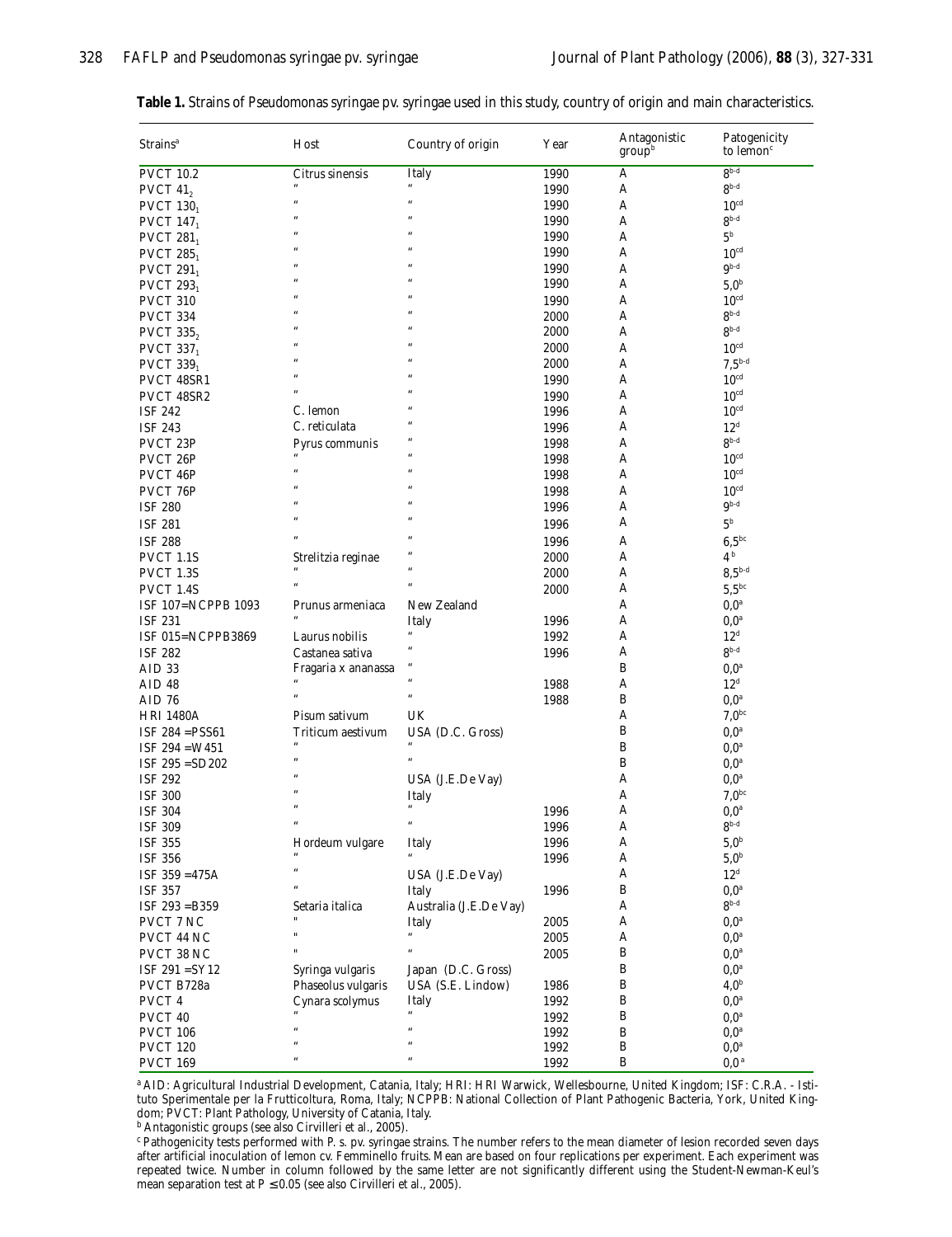beled at 5' end with cy5 fluorophore, 1 µl of 10 mM each deoxynucleoside triphosphates (dNTPs), and 5 U of *Taq* polymerase. T4 DNA ligase, dNTPs and *Taq* polymerase were from Invitrogen-Life Technologies (Paisley, United Kingdom) and all primers and oligos were from MWG Biotech Inc. (High Point, NC, USA).

All PCR reactions were performed in a DNA thermal cycler (GeneAmp PCR system 9600, Perkin Elmer, Norwalk, Conn., USA) following a previously described protocol (Kassama *et al.*, 2002) with some modifications, i. e.: 60 sec at 94°C, 30 sec at 65°C, and 60 sec at 72°C for one cycle; a 12 cycles touch down PCR with annealing temperature reduced from 65°C by 0.7°C at each cycle; and 25 cycles of 30 sec of denaturation at 94°C, 60 sec of annealing at 56°C, and 60 sec of extension at 72°C. This "touchdown" PCR protocol was used to minimize PCR artifacts.

The AFLP products were separated with a CEQ 8000 Genetic Analysis System automated DNA sequencer (Beckman & Coulter, Fullerton, CA, USA). A mixture containing 2 µl of PCR products, diluted 1:20 with Sample Loading Solution (SLS), 30 µl of SLS, 0.5 µl of CEQ DNA Size Standard Kit-600 (used to normalize the profile) and one drop of mineral oil were loaded on a capillary electrophoresis system CEQ 8000. The set-up of the CEQ 8000 was done according to the manufacturer's instructions.

The data, displayed as peaks in electropherogram files, were analyzed using the CEQ 8000 analysis software. The fragment sizes were determined by comparison with the internal DNA Size Standard Kit, limiting analysis to fragments between 60 and 700 bp.

Reproducibility of peaks in electropherograms was checked by repeating fAFLP reactions two times on three strains examined in this study. Electropherograms of all fAFLP profiles were visually inspected for polymorphisms, with the presence (1) or absence (0) of fragments from 60 to 700 bp scored in a binary matrix and



**Fig. 1.** CEQ 8000analysis software-derived electropherograms (fAFLP profiles) for *Eco*RI+A plus *Mse*I+C amplifications of six representative *Pseudomonas syringae* pv. *syringae* genomes. **A**) PVCT3371 isolated from *Citrus sinensis*; **B**) PVCT4 isolated from *Cynara scolimus*; **C**) AID33 isolated from *Fragaria* x *ananassa*; **D**) PVCT 1.1S isolated from *Strelitzia reginae*; **E**) PVCT33NC isolated from *Corylus avellana*; **F**) ISF359S isolated from *Hordeum vulgare*. Squares indicate the fragment at 242 bp present in most profiles (93% of 57 tested strains); circles indicate fragments typical of strains isolated from the same host. Fragment sizes (expressed as base pairs) were determined by comparison with the standard curve generated from the internal size standard.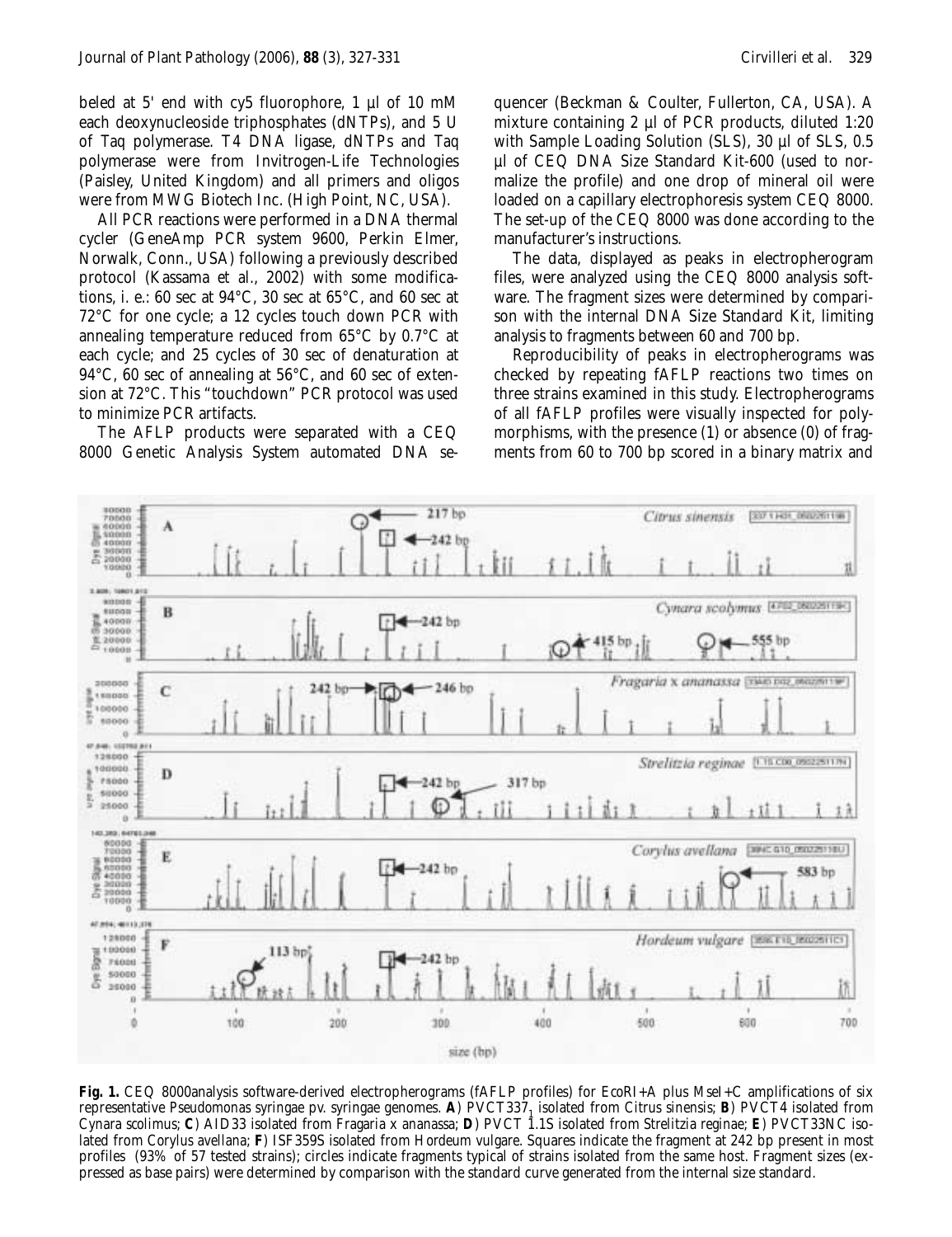stored in Microsoft Excel 2000.

Cluster analysis was performed according to the unweighted pair-group method with average linkages (UPG-MA) exporting the output files to PHYLIP 3.6 software package (Felsenstein, 2004). Similarity coefficients were determined using the Dice's coefficient (Dice, 1945).

FAFLP analysis showed the presence of 57 different fingerprints. The analysis generated 29 to 43 fragments upon amplification with the primers *Mse*I+C and *Eco*RI+A sized within 1 bp.

FAFLP analysis made it possible to identify and characterize strains isolated from the same host, and to distinguish between groups of strains isolated from different hosts. Seven distinct fAFLP clusters linked at a similarity level of 74-95% were identified on the basis of host of origin, although strains isolated from the same host were not necessarily grouped in the same clade (data not shown).

Examples of representative electropherograms are shown in Figure 1. Peak height indicates the relative fluorescence of the detected fragments, and this height did not vary between replicate runs. Fifteen fragments were shared by most of the strains and a 242 bp fragment was common to 93% of the strains. All strains isolated from *Cynara scolymus* showed two specific fragments of 415 and 555 bp, all strains isolated from *Corylus avellana* showed a specific fragment of 583 bp, and all strains isolated from *Strelitzia reginae* showed a specific fragment of 317 bp. In addition, three strains isolated from *Hordeum vulgare* (ISF356, ISF357, ISF359), two from *Fragaria x ananassa* (AID33, AID76) and four from *Cit*rus sinensis (PVCT10.2, PVCT337<sub>1</sub>, PVCT48SR1, PVCT48SR2), showed specific fragments of 113, 246 and 217 bp, respectively (Fig. 1).

FAFLP analysis was used as a molecular approach to assess the variability of *P. s.* pv. *syringae* strains isolated from different woody and herbaceous host plants. Variability was observed among isolates from the same host plant as well as among isolates within the same antagonistic group (A and B) or with similar pathogenic activity (Table 1). This variability was in agreement with other investigations performed on the same strains using ERIC-PCR (Cirvilleri *et al.*, 2005) or BOX analysis (Scortichini *et al*., 2003), or on other strains of *P. s.* pv. *syringae* using ERIC analysis (Little *et al.*, 1998) or AFLP analysis (Clerc *et al*., 1998; Manceau and Brin, 2003).

In this study it was found that a dual restriction digest with *Eco*RI and *Mse*I as a common primer combination was an excellent approach to generate information-rich fAFLP patterns from all *P. s.* pv. *syringae* strains. FAFLP profiles revealed that there was no strict correlation between the strains and the host of origin, as previously observed when the same strains were characterized by ERIC-PCR. Clusters of the same *P. s.* pv. *syringae* strains defined with other previously used methods, such as antagonistic groups and pathogenicity

(Cirvilleri *et al.*, 2005), were not revealed with fAFLP clustering.

Strain-specific discriminative peaks, typically detected in strains isolated from the same host, may be useful for strain identification and for epidemiological studies. On the other hand, the genetic characterization of *P. s*. pv. *syringae* by fAFLP pointed out an high variability among the strains tested, that is coherent with the occurrence of different populations subjected to varying environmental selection. Although fAFLP seems promising as a reliable technique for specific identification of strains, it was evident that some strains isolated from the same host clustered in separate groups. The discriminatory power of fAFLP (e.g. the number of obtained fragments) can be systematically varied by performing amplification with primers of specified selectivity to produce different numbers and sizes of amplified fragments. Additional data from more strains and additional primer sets are probably needed to optimise the technique.

## **ACKNOWLEDGEMENTS**

This work was supported by PRIN 2002 "*Pseudomonas syringae* in lotta biologica: meccanismi d'azione e valutazione dei rischi". We thank "Parco Scientifico e Tecnologico della Sicilia" for the collaboration and for providing us with CEQ 8000 Beckman & Coulter automated DNA sequencer.

## **REFERENCES**

- Boudon S., Manceau C., Notteghem J.L., 2005. Structure and origin of *Xanthomonas arboricola* pv. *pruni* populations causing bacterial spot of stone fruit trees in western Europe. *Phytopathology* **95**: 1081-1088.
- Cirvilleri G., Bonaccorsi A., Scuderi G., Scortichini M., 2005. Potential biological control activity and genetic diversity of *Pseudomonas syringae* pv. *syringae* strains. *Journal of Phytopathology* **153**: 654-666.
- Clerc A., Manceau C., Nesme X., 1998. Comparison of randomly amplified polymorphic DNA with amplified fragment length polymorphism to assess genetic diversity and genetic relatedness within genospecies III of *Pseudomonas syringae*. *Applied and Environmental Microbiology* **64**: 1180-1187.
- Dice LR., 1945. Measures of the amount of ecologic association between species. *Ecology* **26**: 297-302.
- Felsenstein J., 2004. PHYLIP (Phylogeny Inference Package) version 3.6 distributed by the author. Department of Genome Sciences, University of Washington, Seattle.
- Grothues D., Rudolph K., 1991 Macrorestriction analysis of plant pathogenic Pseudomonas species and pathovars. *FEMS Microbiology* **79**: 83-88.
- Kassama Y., Rooney P.J., Goodacre R., 2002. Fluorescent amplified fragment length polymorphism probabilistic database for identification of bacterial isolates from urinary